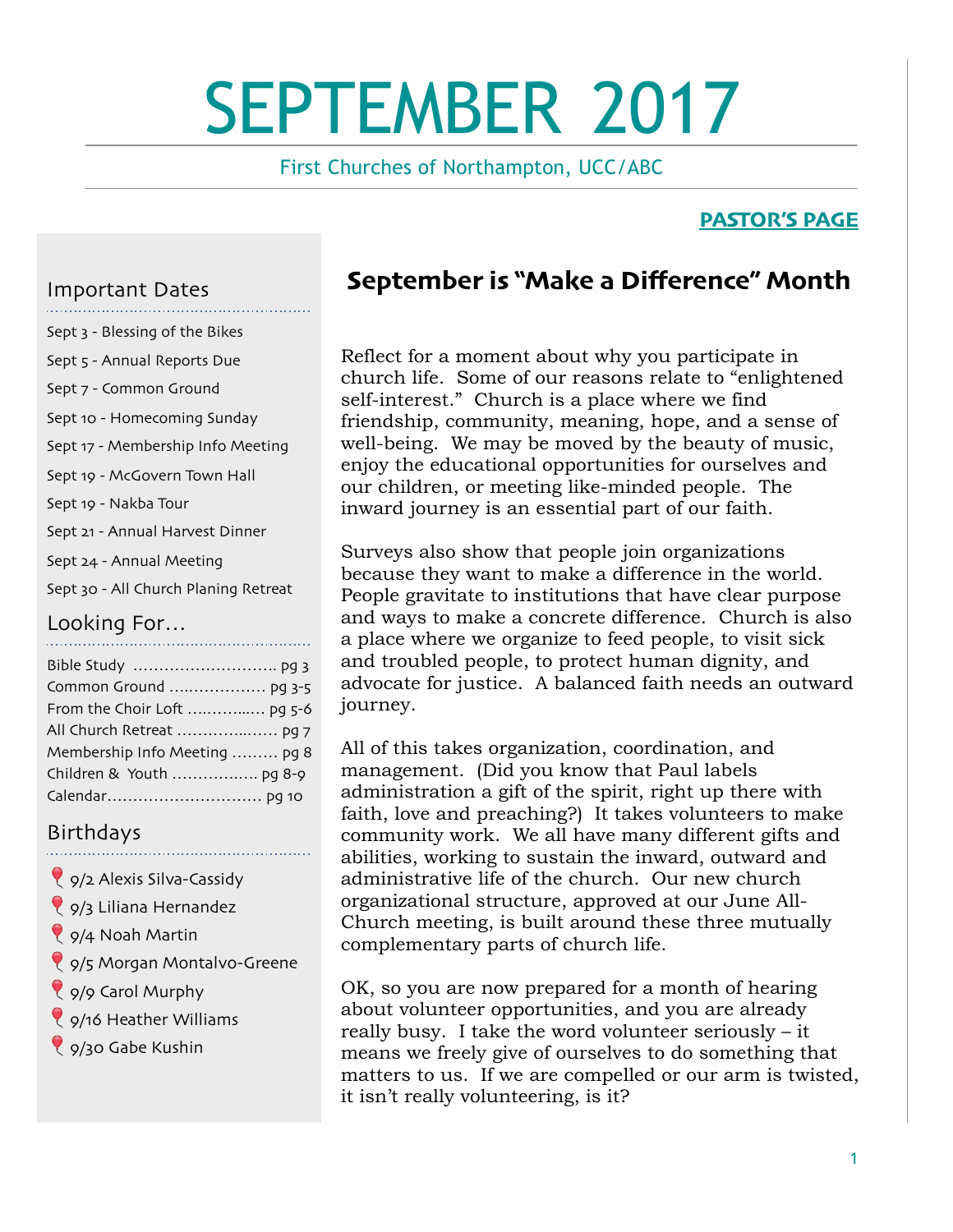I encourage you to do at least one thing in the life of the church, not just because we need you, but because giving back out of gratitude is good for you. And it is only good for you if it is work with clear purpose, boundaries, resources and time commitments that fit your life. The job of our leadership team is to provide these essentials and find the right match for you.

What happens now? The first stage or our new organization has been to recruit our main leaders and coordinators for each of our three ministries. Now our work is to fill in our working teams with people who are interested in specific work. From three Sundays in September, we will have volunteer opportunities to share after church, and leaders of each ministry team will speak during the "Be the Change" moments. During coffee hour, you will have time to meet with the

team leaders and coordinators to find out more about where you may fit. We will share more each week, and stay tuned to our new Friday emails. Aaron is listing volunteer opportunities each week on SignUp Genius, where you can go directly to get involved. You can also get on the list by calling or emailing Aaron at [admin@firstchurches.org](mailto:admin@firstchurches.org).

Finally, thank you for all that you do in the life of the church. It is a joy and privilege to work with all of you in sustaining this community.

**~ Pastor Todd**

# **How Community Can Change Your Life**

September Sermon Series from Pastor Todd

### **September 10**

*Why You Will Never Succeed at Community Unless You do This*  Matthew 18: 15-20

**September 17**  *What Would the World Be Like Without Forgiveness?*  Matthew 18:21-35

**September 24**  *The Insider's Guide to Volunteering*  Matthew 20:1-16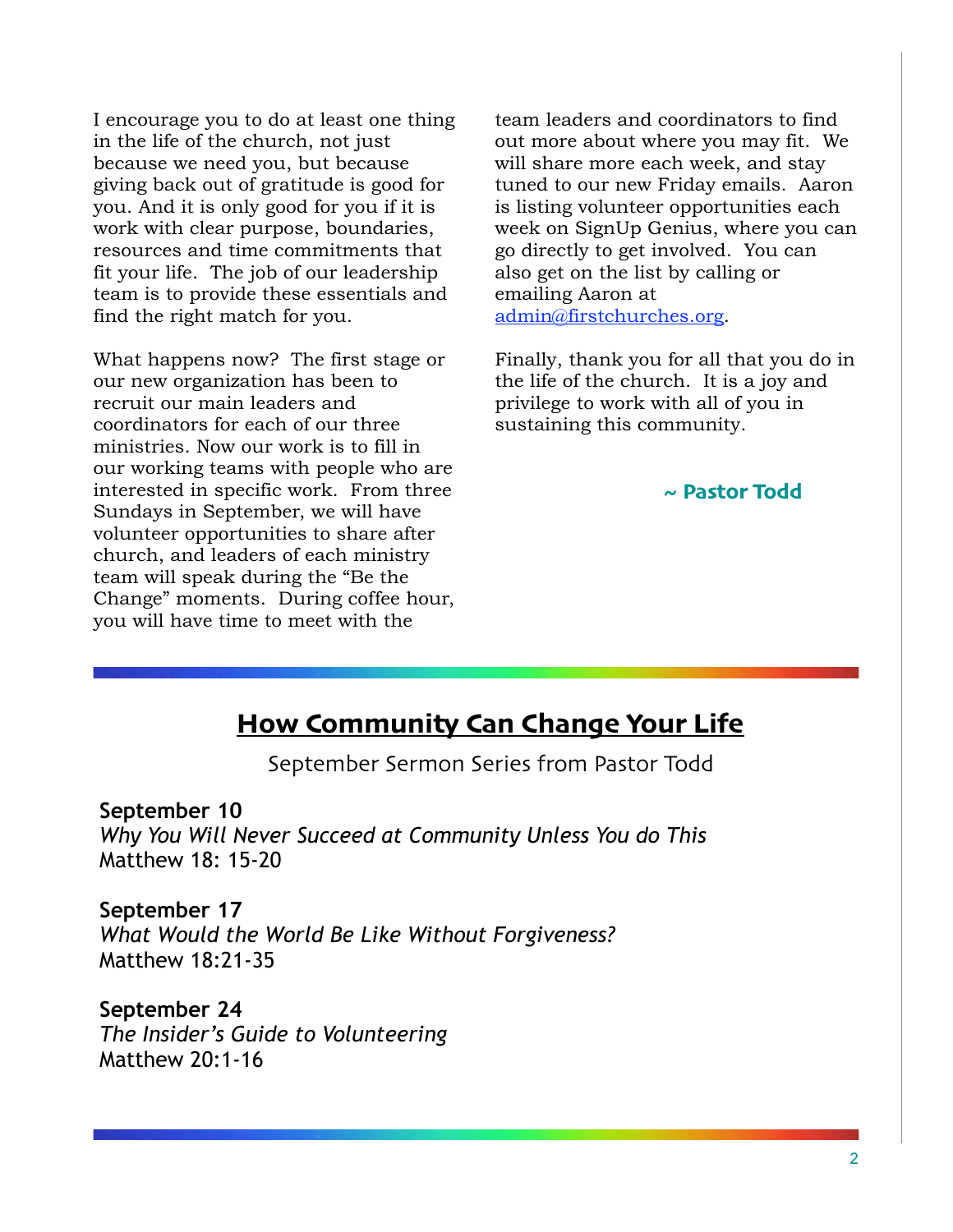# **Noon Bible Study Begins on September 11**

Our scriptures are a living resource for our spiritual lives. Even though the words may be from centuries past, the Bible speaks afresh to each new generation as we reflect together and listen for God's still speaking voice. You are invited to study the texts we use on Sunday mornings, to get a preview of the week ahead. (For example, our first meeting on September 11 will explore the lessons for Sunday, September 17, seen in the chart below.)

Weekly Bible Study meets every Monday at noon, except on major holidays. We meet for 60 minutes and you are welcome to bring your lunch. Bibles are provided or you can bring your own. You don't need to sign up, just drop in.

| <b>Proper 19 (24)</b><br>Fifteenth Sunday after Pentecost<br>September 17, 2017   | Exodus 14:19-31 Genesis<br>Psalm 114          | $50:15 - 21$<br>Psalm 103:(1-7),<br>$8 - 13$ | Romans 14:1-12 Matthew    | 18:21-35            |
|-----------------------------------------------------------------------------------|-----------------------------------------------|----------------------------------------------|---------------------------|---------------------|
| <b>Proper 20 (25)</b><br>Sixteenth Sunday after Pentecost<br>September 24, 2017   | Exodus 16:2-15<br>Psalm 105:1-6,<br>$37 - 45$ | Jonah 3:10-4:11<br>Psalm 145:1-8             | Philippians<br>$1:21-30$  | Matthew 20:1-16     |
| <b>Proper 21 (26)</b><br>Seventeenth Sunday after<br>Pentecost<br>October 1, 2017 | Exodus 17:1-7<br>Psalm 78:1-4,<br>$12 - 16$   | Ezekiel 18:1-4,<br>$25 - 32$<br>Psalm 25:1-9 | Philippians<br>$2:1 - 13$ | Matthew<br>21:23-32 |



**Important Dates** (details below) Sept 7 - Worship and Dinner at Lyman Hall 5pm to help set up; 6pm for worship



Sept 21 - Annual Harvest Dinner at Florence Community Garden 5:15 to help set up; 6pm worship

Sept 22 - Missional Retreat at Florence Community Garden 9am-2pm; drop-ins welcome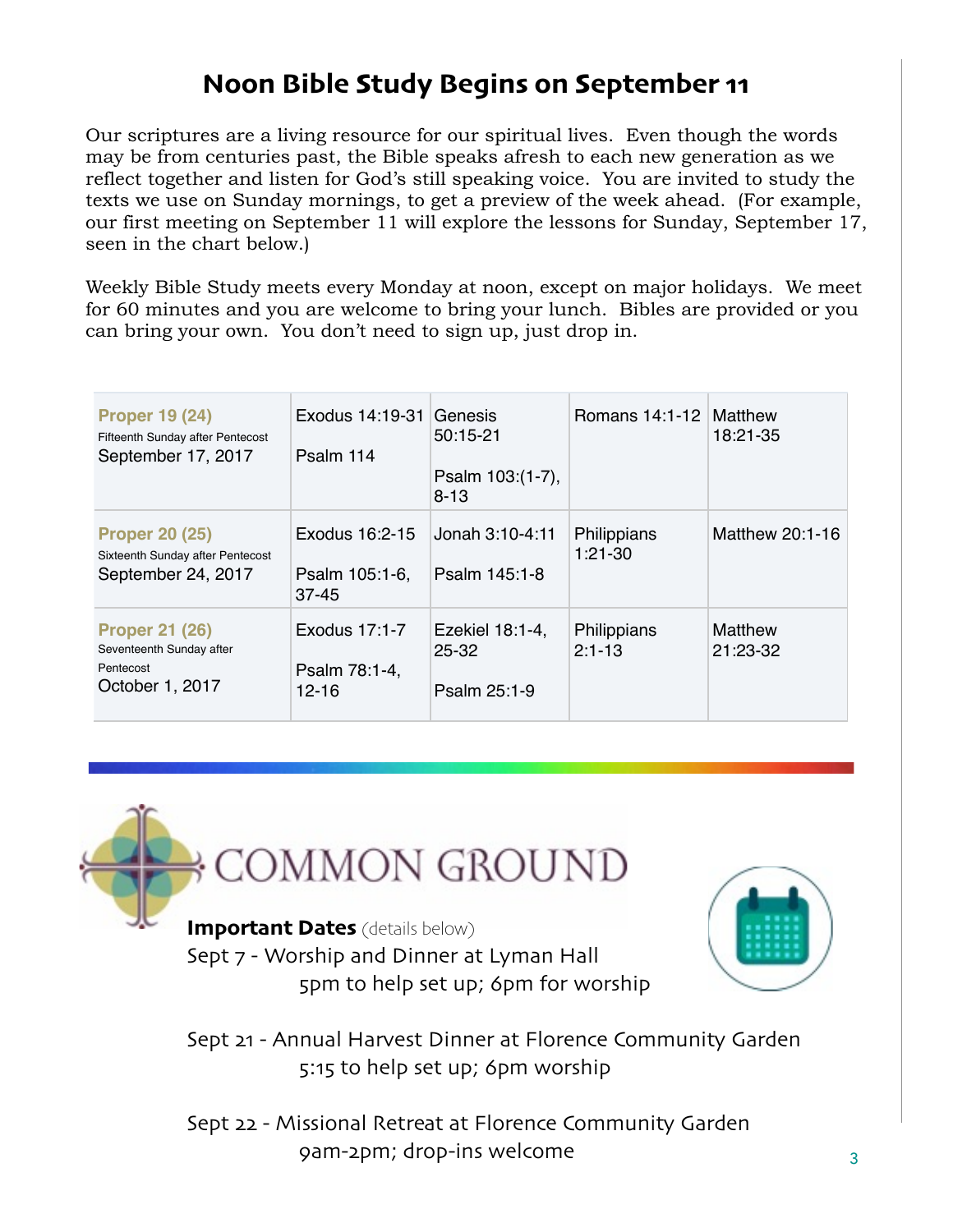



# **September 7**

Explore the difference between empathy and sympathy as we continue deepening our ability to truly listen to one another.

> Come at 5:00 to help cook and set up. Come at 6:00 for dinner and worship. come cultivate a peace.

# **September 21 Annual Harvest Dinner**

You are cordially invited to join us for one of the most beautiful Common Grounds of the year which just happens to fall on the equinox this year. Our annual harvest potluck dinner will take place right alongside our plots at the Grow Food Northampton Community garden: 140 Meadow Street, Florence.

At 5:15pm, we'll need a small team

of strong people to gather the picnic tables from around the gardens. We'll string these together to make one long banqueting table right by our plot. We'll plan to start worship around 6:00. Children can enjoy the little playground on site and child care will be available.

I'll make sure there's ample bread from the Hungry Ghost and local apple cider for this sacred meal. **Please bring an autumn inspired dish to share as well as a cup, plate, and whatever utensils you think you'll need**. If you need a ride to the garden - which is located at 140 Meadow St in Florence - let me know and I'll work on coordinating rides. In the event of rain, we'll meet instead at our usual place at First Churches.

And last but not least, please invite a friend. If not to this Common Ground, invite someone to the next. I know what a blessing this community is to those of you who come. Let's be open to sharing it with others.

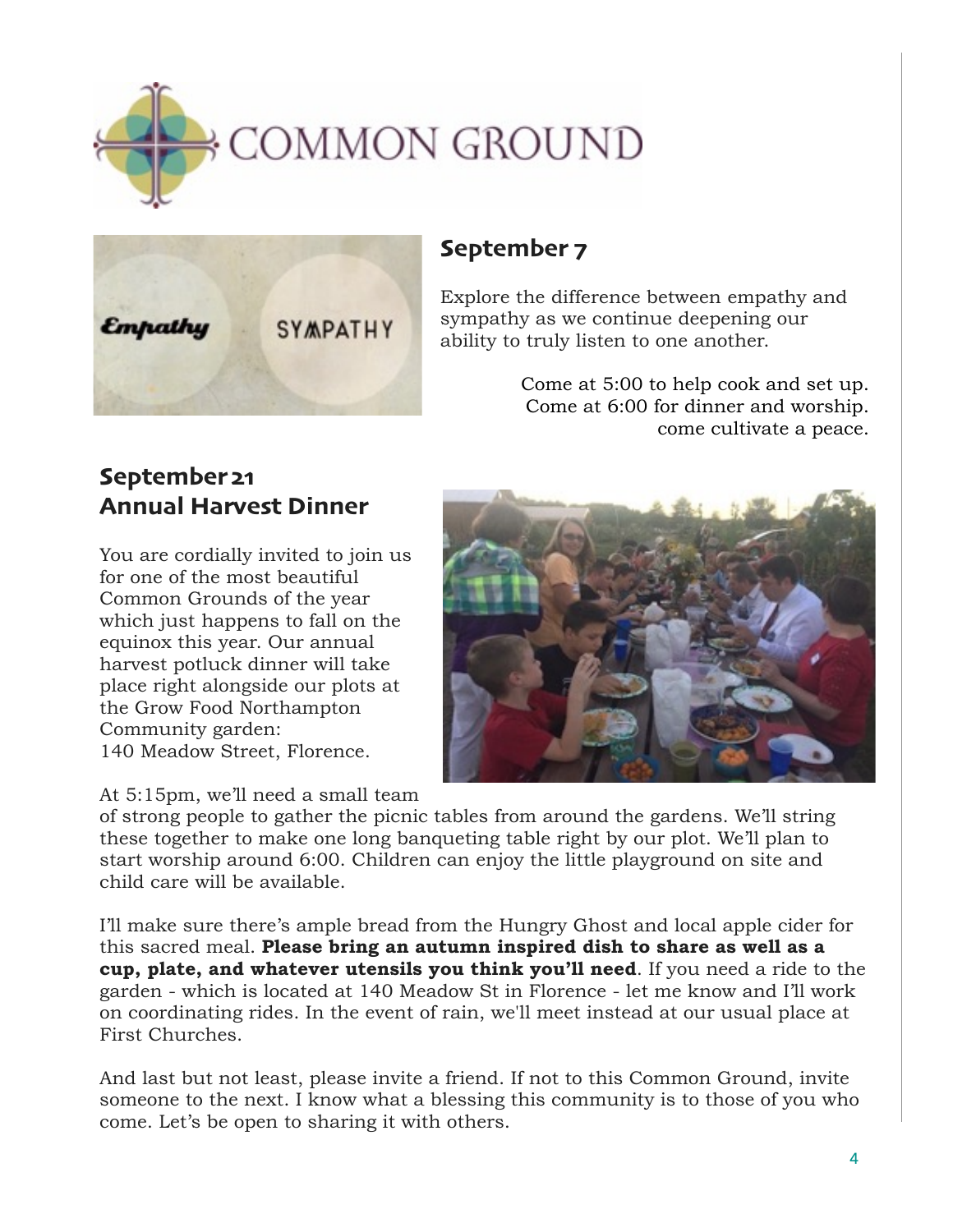And speaking of the garden... Two things:

1. If you haven't been to the garden in awhile, I encourage you to come on out on a **Wednesday or Sunday evening between 4-5pm.** It is one of the loveliest most peaceful places on earth; a great place to unwind after a long day at work or center yourself before the week ahead. And at this time of year there is almost always food you can take home with you, especially if you like Kale ; ).



2. We'll be hosting a half day missional retreat with the American Baptist Church called, **"Sow, Water, Wonder, Weed: Growing in Spirit and Truth in God's Garden," on September 22 from 9am-2pm**, in our garden at 140 Meadow St. You're welcome to drop by for some or part of the day, talk to people about Common Ground, eat, worship, weed, and hang out with us. I'd love to see you there.

**~ Pastor Sarah**

### **FROM THE CHOIR LOFT**

We are looking forward to including two new members in our choir this fall, and, if there are any more of you out there who are interested in singing with us, please know that we would love to have you!! **Our choir season begins on Friday, September 8, with a light supper at 6:00 p.m. and rehearsal from 7-8:30.** We rehearse regularly on Friday nights and also on Sunday mornings at 9:00 a.m.

You are welcome to be with us on a short-term basis or to make arrangements for whatever might fit your schedule. The choir is a warm, friendly group, and we invite you to join us!!

This month I would like to introduce you to one of our longest-serving choir members, Jeff Bubar, who is celebrating his 50<sup>th</sup> anniversary with the First Churches' choir in September, 2017. Jeff sings bass in our choir and is an expert on all things related to our Skinner organ. Here are his responses to our interview questions.

### **~Dana**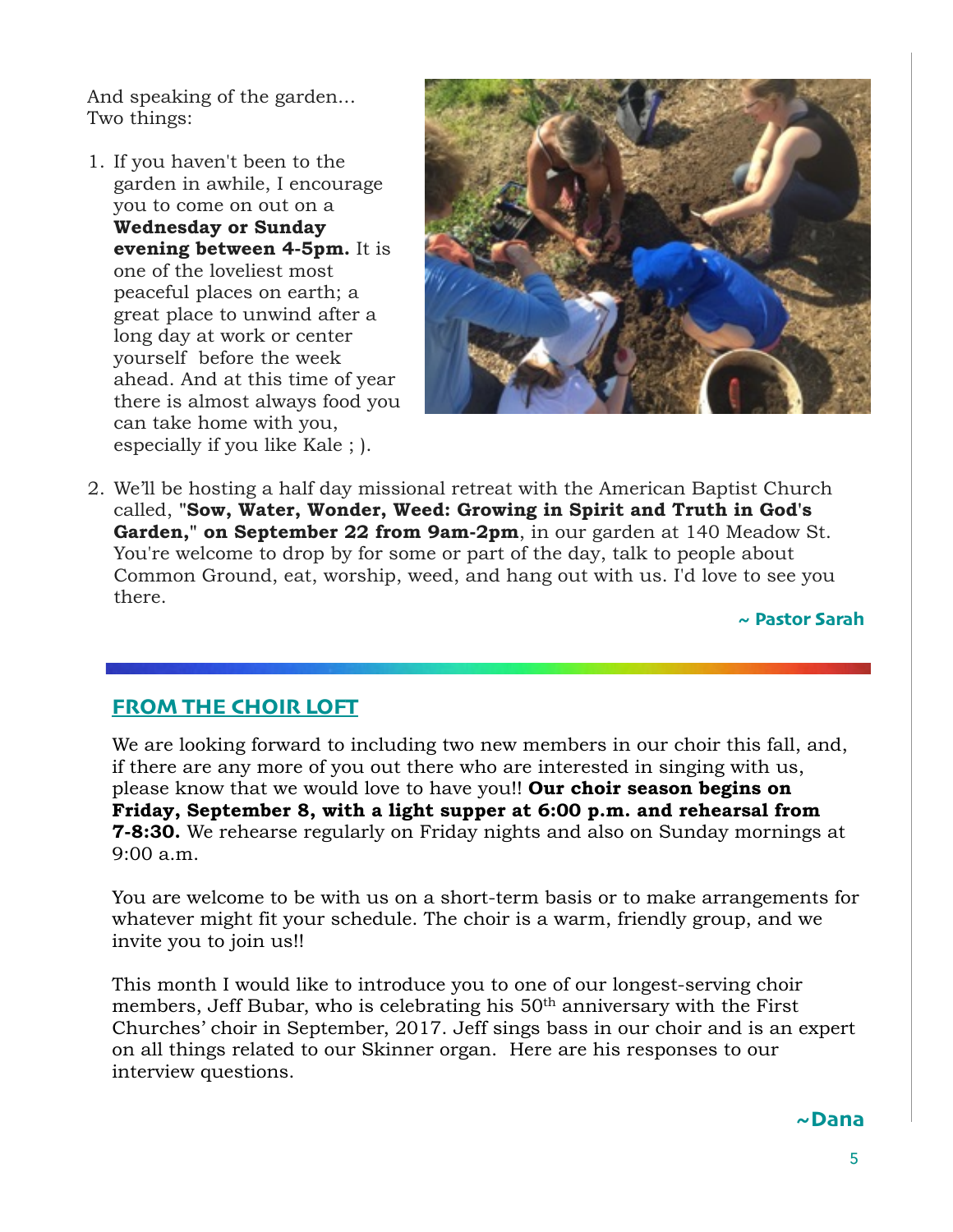#### **1. Please tell us about your background.**

*Hi! I am Jeffrey N. Bubar. I've been a choir member for 50 years. I was born 78 years ago on August 27, 1939, to Henry and Evelyn Bubar. I grew up in* 



*Monticello, Maine, until I was 8, and then moved to Houlton, Maine, until 1964. I started to go to the First Congregational Church in Houlton when I was 4½ years old, and old enough to behave. Back then one was forbidden to bring babies and unruly two-*

### *year-olds to church!*

*At an early age I grew to love some of the old hymns: "Jesus Loves Me," "Just As I Am" "Crown Him with Many Crowns," etc. I was confirmed as a church member on Easter, 1955. After my church burned in 1956, we became non-members for 8 years because my church joined with the Unitarians. I graduated from Houlton, Maine, High School in 1957 and the nowclosed Ricker College in 1961. Dad got a teaching position in Hadley, MA, and we moved from Maine in 1964.*

#### **2. What brought you to First Churches?**

*After Dad retired from teaching and we were living in Northampton, we tried the First Church(es), and we were impressed.*

### **3. When and how did you happen to join the choir?**

 *Janet Dahlberg welcomed me into the choir in 1967. Janet worked with me over the next 20 years and made me the singer I am today. Her rule, "Don't push and force the tone," makes me the singer I am today, and one who dislikes gospel and pop singers because they screech!* 

### **4. What do you like to do when you are not at choir rehearsal?**

*When I'm home, I like to listen to classical and organ music.* 

#### **5. Name three musicians from any era that you would like to have dinner with.**

 *I would like to have dinner with Bach, Holst, and Smith College's Grant Moss.* 

### **6. If you could join any past or current music group, which would it be?**

 *If I were younger, I would like to join the*

*Hampshire Choral Society.* 

#### **7. What does your perfect day look like?**

*My perfect day would be one free of President Trump's meddling with my health insurance, because I have a preexisting condition.* 

#### **8. Just for fun: Would you rather be an eagle or a whale, and why?**

*I would rather be an eagle, the Nation's symbol.* 

### **9. Parting comment:**

*I am an avowed socialist, (notice I did not say dictator), based on Luke 1:52-53, "Elevate them of low degree and send the rich empty away." If we are to live with a loving Father God is to work for social and economic justice.* 

**If you are interested in joining for the new choir season, please contact Dana at 413-727-8677 or [music@firstchurches](mailto:music@firstchurches.org).org.**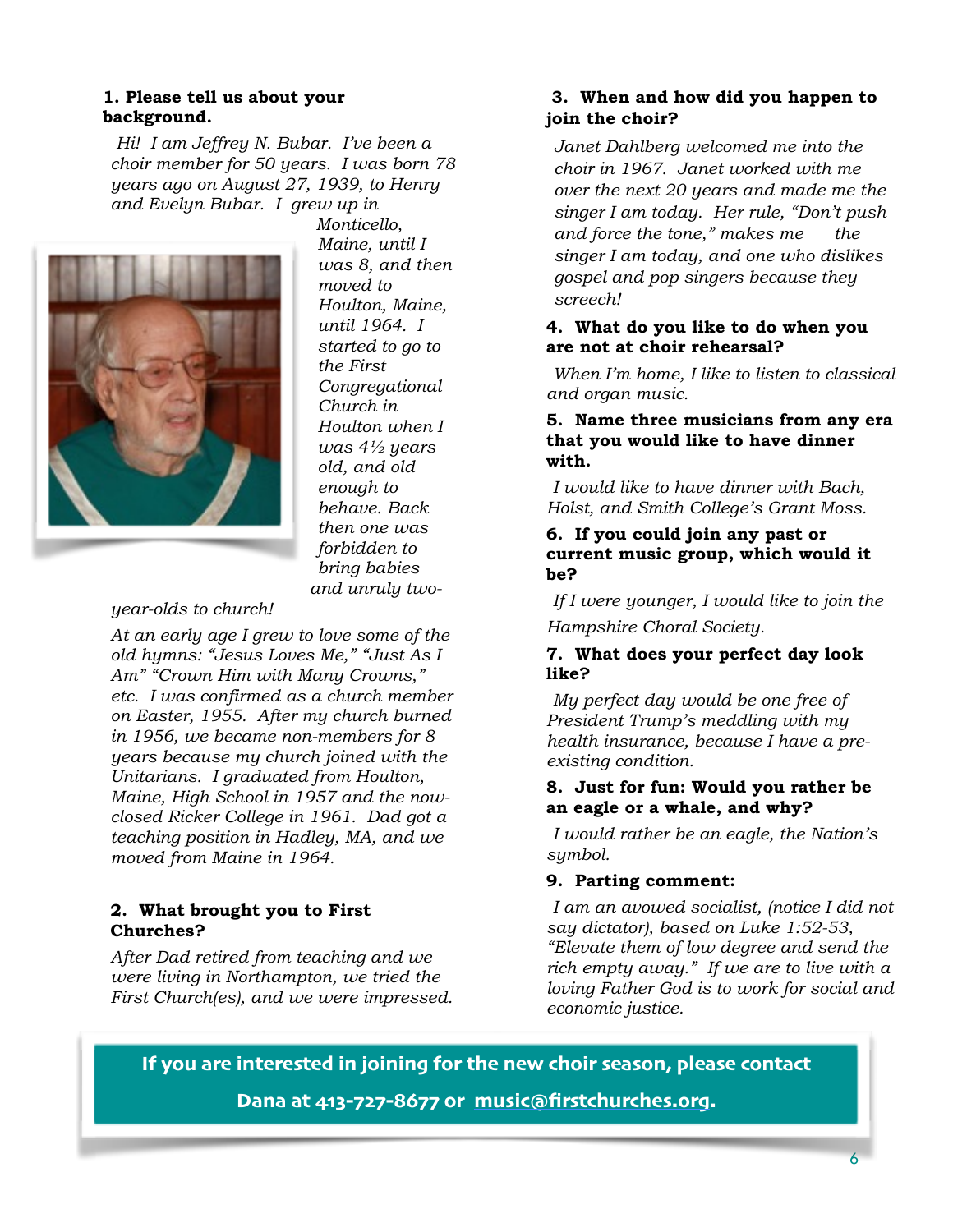

### **AllChurch Planning Retreat September 30 :: 9:00am - noon**

Everyone is invited to our retreat in Lyman Hall on Saturday, September 30. Here is an outline of our agenda for the morning (coffee and bagels are available at 8:30 AM.)

- 1. We will look at the year-long church calendar. It's a great time to get important events like the church fair, Hot Chocolate Run, Pride March and Easter on your calendar.
- 2. We will share together about how to build a culture and mission that flows out of our Church Vision Statement we approved at the June All-Church Meeting. How do we achieve our hopes of being a church that invites all people, listens together for God, and makes God's love and justice real?
- 3. We will have some time for our various ministry teams to share with each other and do whatever they need to clarify purpose, set meeting times and first priorities.



# **Town Hall Meeting with Congressman Jim McGovern**

First Churches will host a town hall meeting with Congressman Jim McGovern the evening of

**September 19 from 5:30-7:30pm**, in the Sanctuary.

# **Sunday School Registration**

**September 10 and 17**

### **First Churches Annual Meeting Afer worship on September 24**

The annual meeting is a time to share and celebrates the accomplishments of the past year, as we start a new year. At the meeting we will receive reports on the church budget and from major working groups in the life of the church.

We will meet in Lyman Hall after church for about 20 to 30 minutes.







# **Nakba Tour September 19 :: 7:30pm**

Palestinian refugees, Khawala Hammad (84) and Amena Elashkar (23), of the Nakba Tour, will be sharing their stories of living in exile, September 19 at 7:30pm, at First Churches in Lyman Hall.

Visit www.[nakbatour](http://www.nakbatour.com).com for more on this event.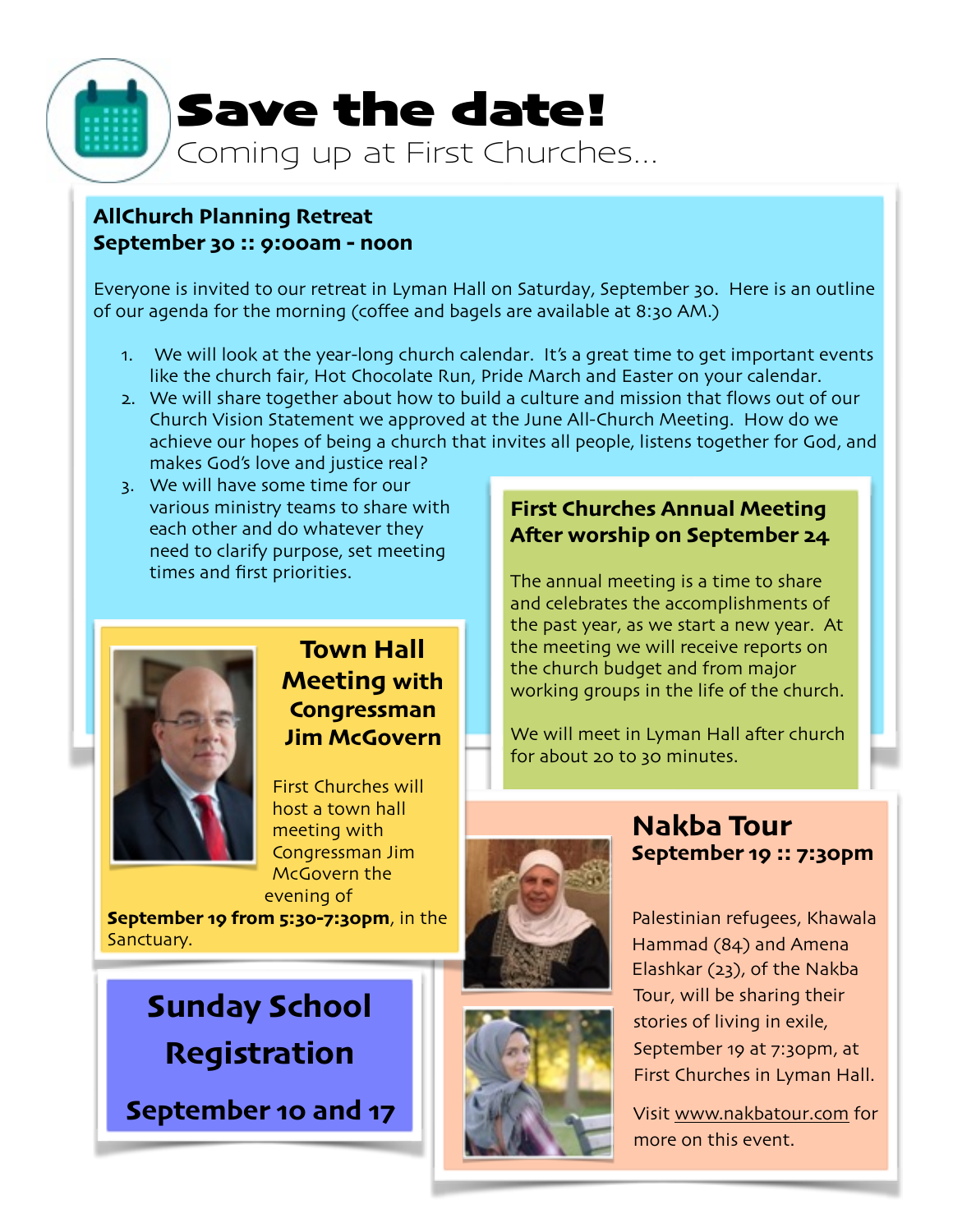# **Membership Information Meeting September 17 afer church**

Maybe you have been thinking about joining First Churches, but you have some hesitations.*"I don't have a strong enough understanding of my faith to join."* Welcome to the club! Every Sunday we say we are a church for believers, questioners and questioning believers. Membership is the first step, not the last. *"Will I be asked to join a team?"* While we hope that every member finds at least one way to share their time and talents with the community, teams are not the only way to be involved.

Becoming a part of community is an ongoing process of getting to know people, the culture and how things work. First Churches is a busy place, and many long- term members find it hard to keep up, so its not just you! To assist you in getting to know the church better we have two opportunities. On **September 17** we will have an orientation meeting where you can find out more about the

theology and history of First Churches and our parent denominations, the United Church of Christ and American Baptists.

Please email Pastor Todd at **[pastortodd@firstchurches.org](mailto:pastortodd@firstchurches.org)** or Pastor Sarah at **[pastorsarah@firstchurches.org](mailto:pastorsarah@firstchurches.org)** or call the church office if you want more info.

# **Children and Youth Ministries**

### **Sunday School**

Sunday School begins again next Sunday, September 10<sup>th.</sup> Please bring your backpacks! We'll have a special blessing for them as we begin a new school year.

### **Registration**

We'll have registration forms for you to fill out after Sunday school on the 10th and 17th, while the kids are having a snack.

### **Sunday School Classes**

I am delighted to announce that we have a full rosterof teachers to beginthe school year. AJ and Sarah will continue on in the Rainbow Room. Rachel Chapman will be teaching K-3rd. Cole will be teaching 4-6. I will be leading confirmation and Anna is going to offer a discussion group for any teens who are done with confirmation but want to

keep the conversation about faith going.

We can always use more adults to help out downstairs to keep us in compliance with our safe church policy. You don't need to prepare for this, just offer your time and be present.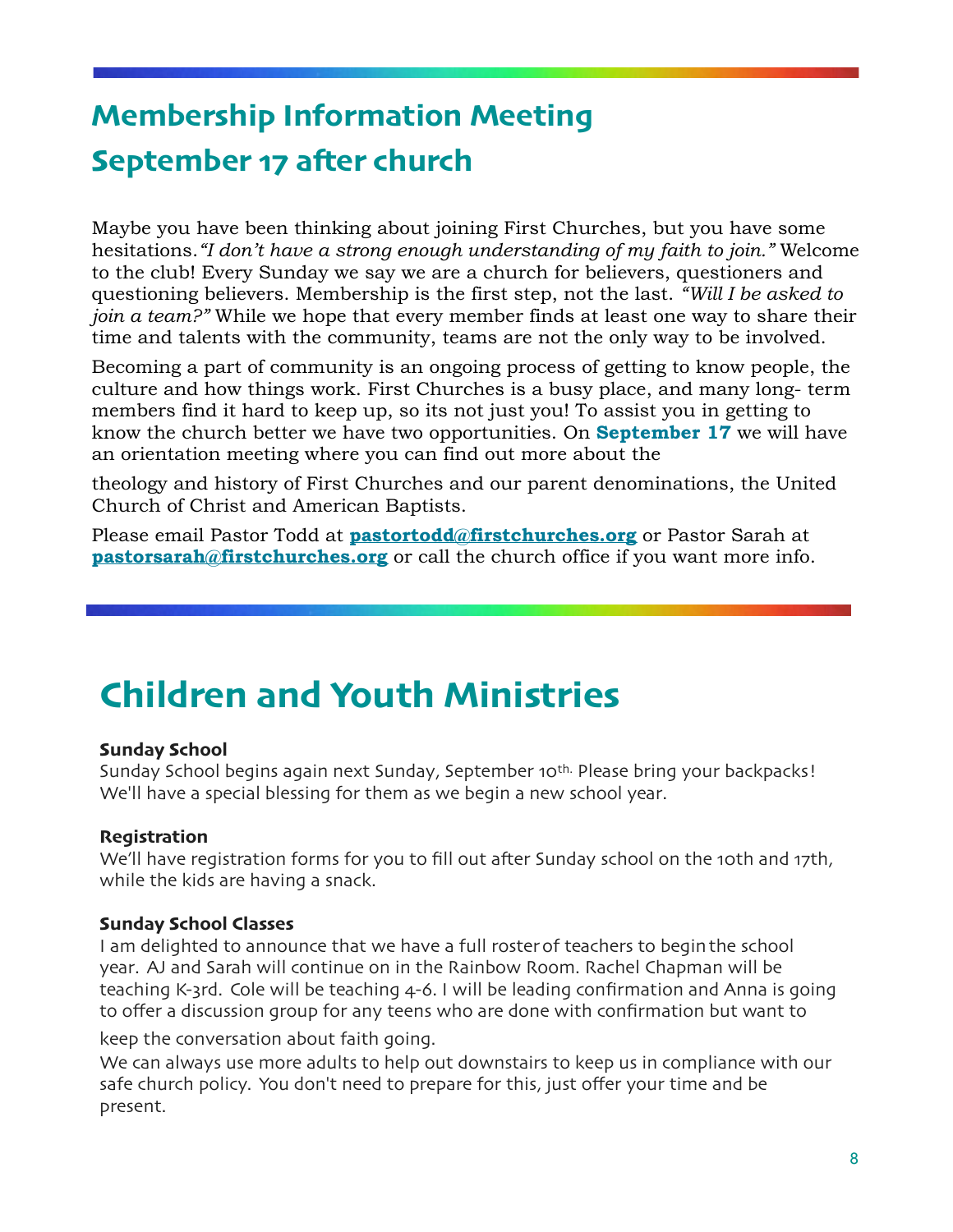### **Children's Choir**

Children's choir will begin September 17.

### **Confirmation**

Confirmation classes will resume on September 24, though confirmands are welcome to join us for the first 2 weeks of Sunday School as we all get re-acquainted.

### **Youth Group**

Our first big event of the season will be on September 24th. We'll gather with teens from Edwards and St. Johns, enjoy some pizza, and then head off to Park Orchard in Easthampton to pick apples and enjoy the art on display throughout the orchard. We can use some additional adult drivers. We'll go gleaning on October 1 and there will be a retreat in November on Cape Cod that you won't want to miss.

Many more details to follow friends, but for now, enjoy the rest of the summer and I'll see you all on September 10.

**Peace,**

### **Pastor Sarah**



# **Upcoming Events**

### **September 10**

Sunday School Begins Registration during pick up Blessing of Backpacks in worship

### **September 24**

Confirmation and Youth Discussion classes begin Youth Pizza and Park Hill Orchard in Easthampton First Churches 11:45 -2:45

### **October 1**

Youth Gleaning with Rachel's Table Edwards Church 11:45 -3:00

**November 3** Family Pizza and Movie Night Lyman Hall 6-8 pm

**November 9-11** Youth Retreat at Craigville on Cape Cod

**December 3** Hanging of the Greens Vespers Service

> **December 17** Christmas Pageant

**December 24** Christmas Eve Candlelight Service of Lessons and Carols 7:00pm

> **January 12** Teen Overnight location TBD